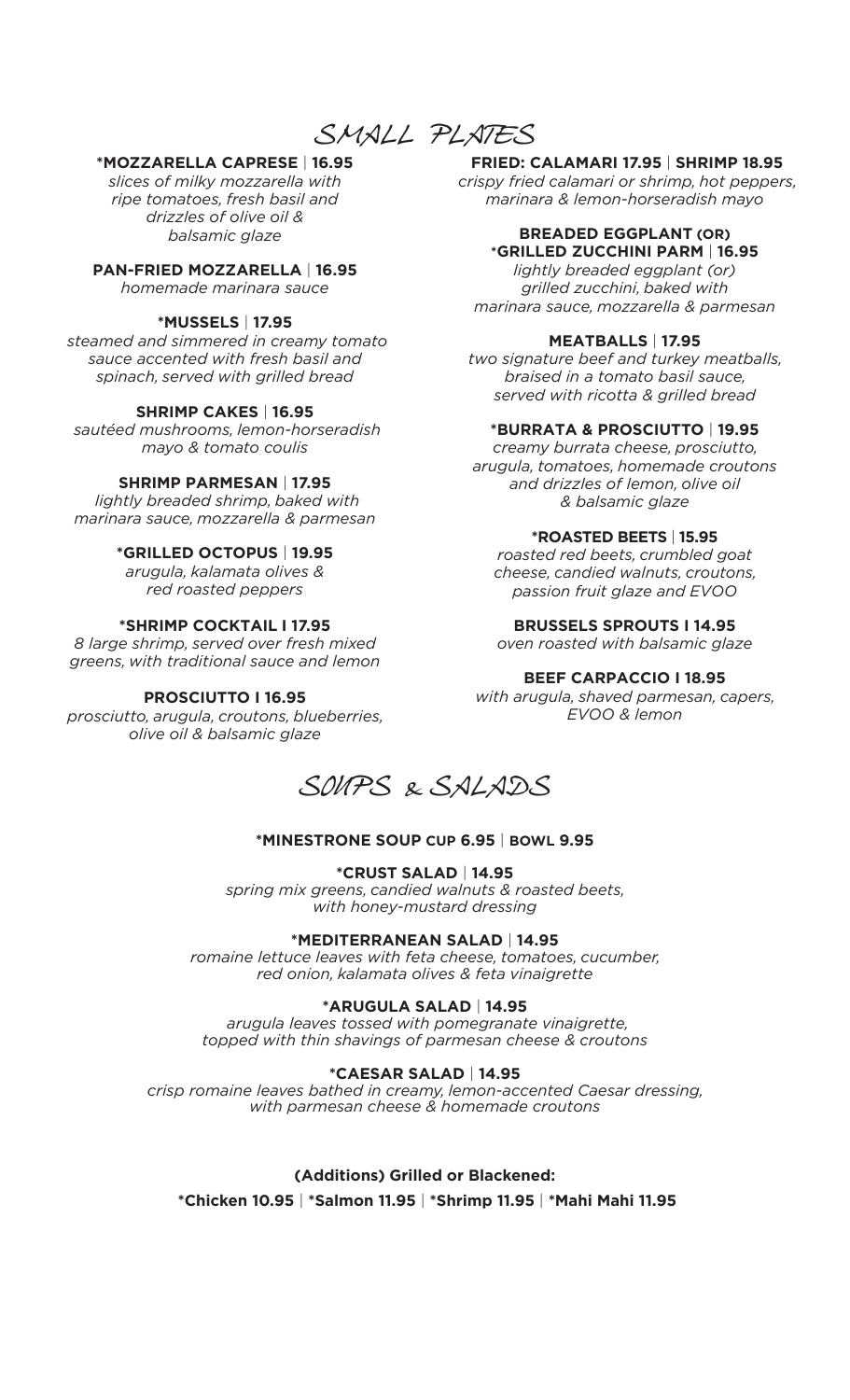*SPECIALTY PIZZAS*

*12" Personal Pizza (sorry, no half & half)*

*(Upcharge Gluten Free Pizza Crust \$3)*

*Our specialty pizzas have been carefully crafted and cannot be modified.*



**\*CHEESE & TOMATO SAUCE PIZZA** | **19.95**  *mozzarella cheese & tomato sauce*

**\*MARGHERITA PIZZA | 22.95** 

*fresh mozzarella, fresh tomatoes, extra-virgin olive oil & fresh basil*

**\*MEAT LAYERED PIZZA** | **26.95** *pepperoni, ham, bacon, ground beef & Italian sausage*

**\*CHIPOTLE CHICKEN PIZZA** | **24.95** *with grilled chicken, red onions and spicy chipotle sauce*

> **\*HAWAIIAN PIZZA** | **23.95** *ham & pineapple*

**\*VEGGIE PIZZA: NO-CHEESE 21.95** | **REGULAR 22.95** *spinach, eggplant, mushrooms, roasted red peppers***,** *brussels sprouts & red onions* 

**\*SUPREME PIZZA** | **25.95** *pepperoni, sausage, caramelized onions, green peppers & mushrooms*

**\*FUNGHI PIZZA** | **23.95** *roasted portobello and white mushrooms, with goat cheese & white truffle oil*

> **\*CLASSIC PEPPERONI PIZZA | 22.95** *tomato sauce, mozzarella, pepperoni & oregano*

**MEATBALL PIZZA** | **24.95** *signature beef and turkey meatballs, ricotta & fresh basil*

**\*PROSCIUTTO & ARUGULA PIZZA** | **25.95**  *prosciutto, arugula & asiago cheese*

# **BBQ CHICKEN PIZZA** | **24.95**

*crispy fried chicken breast with red onion & tangy BBQ sauce*

**\*SAUSAGE PIZZA** | **24.95** *Italian sausages, roasted eggplant and kalamata olives*

# **\*TUSCAN CHICKEN PIZZA** | **24.95**

*grilled chicken, roasted red peppers, mushrooms & goat cheese*

# **\*MEDITERRANEAN PIZZA** | **22.95**

*eggplant, tomatoes, red onion, kalamata olives & feta cheese*

*WHITE* 

**\*THREE-CHEESE PIZZA** | **20.95**

*ricotta, mozzarella & parmesan*

**\*BRUSSELS SPROUTS & BACON PIZZA** | **23.95** *oven roasted brussels sprouts, applewood smoked bacon and crumbled goat cheese*

**\*TRUFFLED PIZZA** | **23.95**

*fresh tomato, arugula, shaved parmesan, lemon juice & white truffle oil*

**\*SPINACH PIZZA** | **22.95**

*ricotta cheese, spinach, fresh tomato & roasted garlic*

# **\*CRUST PIZZA** | **25.95**

*figs, prosciutto & blue cheese*

**\*HONEY-TRUFFLE PIZZA** | **24.95**

*blue cheese, walnuts, arugula, honey, white truffle oil*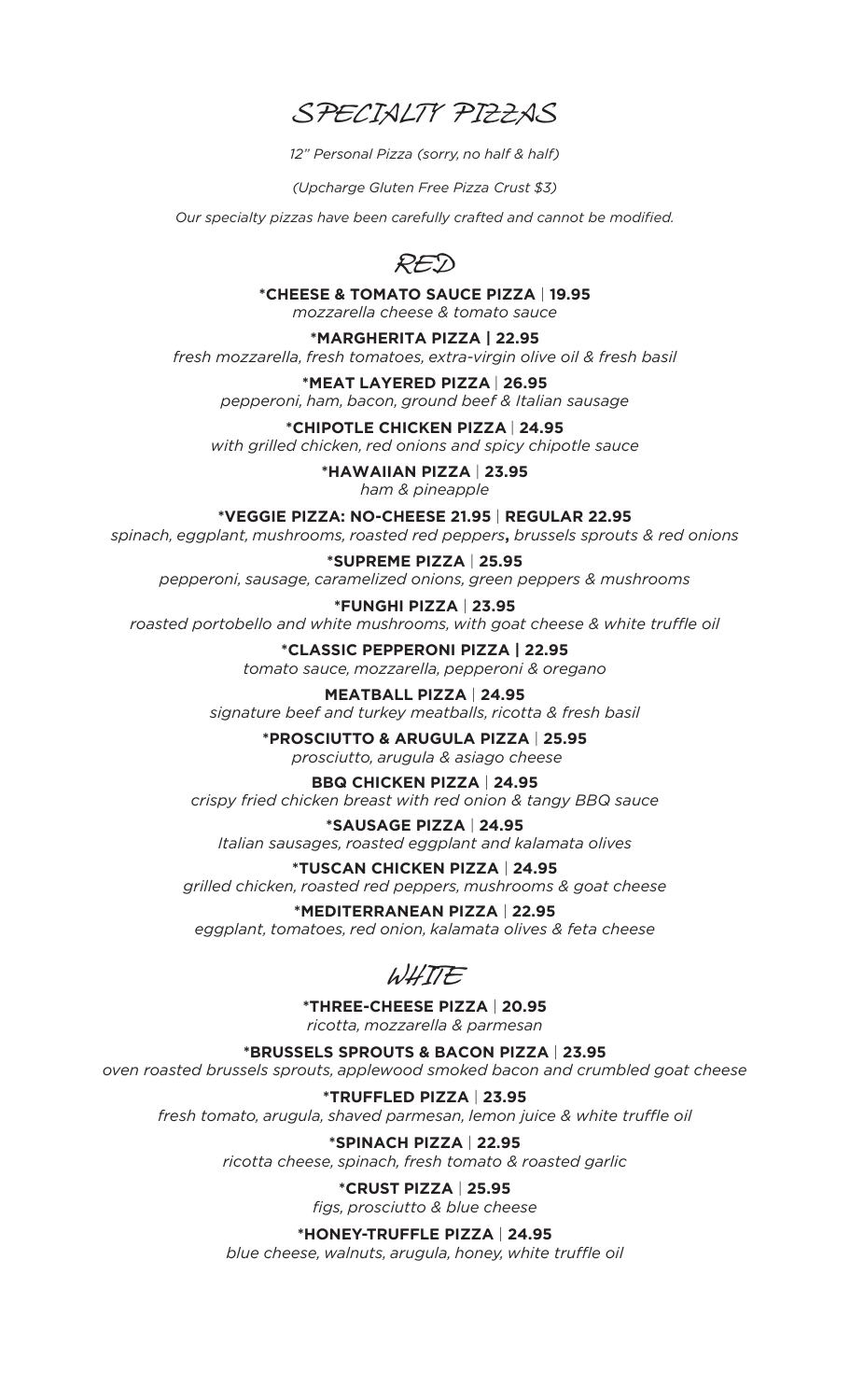*PASTAS AND RISOTTOS*

*(Upcharge Gluten-Free Penne \$3)*

**LOBSTER RAVIOLI** | **27.95** *with green peas and tomato cream sauce*

#### **\*PENNE PRIMAVERA 22.95** | **\*RISOTTO 22.95** *fresh vegetables sautéed in a EVOO & garlic, cream, marinara or pink sauce*

**\*CARBONARA: LINGUINE 24.95** | **GNOCCHI 26.95** *applewood smoked bacon & mushrooms in a creamy sauce*

### **LINGUINE WITH MEATBALLS** | **26.95**

*our signature beef & turkey meatballs, in tomato basil sauce*

# **\*PENNE WITH FRESH MOZZARELLA** | **23.95**

*in a EVOO & garlic, cream, marinara or pink sauce*

# **\*PENNE BOLOGNESE** | **25.95**

*hearty meat sauce & shaved parmesan*

# **GNOCCHI BOLOGNESE** | **27.95**

*hearty meat sauce & shaved parmesan*

 \***FETTUCCINE ALFREDO** | **23.95** *in a rich, creamy parmesan sauce*

**\*SEAFOOD LINGUINE** | **29.95**

*shrimp, mussels, calamari, fish & chopped clams (regular or very hot), in a EVOO & garlic, cream, marinara or pink sauce* 

> **\*ASIAGO CHICKEN LINGUINE** | **25.95** *with broccoli in a light tomato cream sauce*

**\*FETTUCCINE WITH CHICKEN 25.95** | **\*CHICKEN & SHRIMP 26.95** | **\*SHRIMP 27.95**

*in a EVOO & garlic, cream, marinara or pink sauce*

**\*SHRIMP SCAMPI WITH LINGUINE** | **27.95** *plump shrimp sautéed in a lemon-garlic-white wine-butter sauce*

# **\*BEEF & MUSHROOM RISOTTO** | **25.95**

*arborio rice with ground beef, mushrooms & demi-glace* 

**\*RISOTTO WITH CHICKEN 25.95** | **\*CHICKEN & SHRIMP 26.95** | **\*SHRIMP 27.95**

*with arborio rice, zucchini and roasted red peppers*

# **\*SEAFOOD RISOTTO** | **29.95**

*arborio rice with shrimp, mussels, calamari, chopped clams, fish & marinara, with a touch of cream*

# **\*TRUFFLE MUSHROOM RISOTTO** | **24.95**

*arborio rice enriched with portobello and champignon mushrooms, truffle oil, parmesan cheese and a touch of cream*

**LASAGNA** | **25.95**

*lasagna noodles baked with alternating layers of bolognese sauce, bechamel, and parmesan cheese*

# **\*BAKED PENNE WITH BEEF & SAUSAGE RAGU | 25.95**

*penne pasta with slow cooked ground beef & Italian sausage, oven-baked with mozzarella*

**SPINACH RAVIOLI** | **23.95** *with roasted garlic and parmesan-cream sauce*

# **\*3 MUSHROOM PENNE** | **23.95**

*pasta penne tossed with porcini, portobello and champignon mushrooms in a velvety cream sauce*

*SIDES*

*(Upcharge Gluten-Free Penne \$1.50)*

**GARLIC ROLLS, olive oil & parmesan** three 6.95 | six 10.95

**PARMESAN ROASTED POTATOES** | 8.95 **\*THREE CHEESE RISOTTO** | 9.95 **\*PENNE** with marinara | 8.95 **\*PENNE ALFREDO** | 9.95 **\*GRILLED ZUCCHINI** | 8.95 **\*STEAMED BROCCOLI** | 8.95 **\*SAUTÉED SPINACH** with garlic | 8.95 **ANGEL HAIR** with olive oil & garlic | 8.95 **\*SAUTÉED FRESH MIXED VEGETABLES** | 9.95 *KIDS*

*(12 years and under)* 

# **\*PENNE or LINGUINE** | **8.95**

*with butter, EVOO & garlic, cream, pink or red sauce* **Add:** Meatballs | one 3.95 | two 5.95 Crispy Chicken Strips 5.95 | Grilled Chicken 5.95

# **8" CHEESE & TOMATO SAUCE PIZZA** | **11.95**

**Add:** Pepperoni 2.95 | Meatball 2.95 Grilled Chicken | 2.95

**GNOCCHI** | **10.95** *in a cream, marinara or pink sauce*